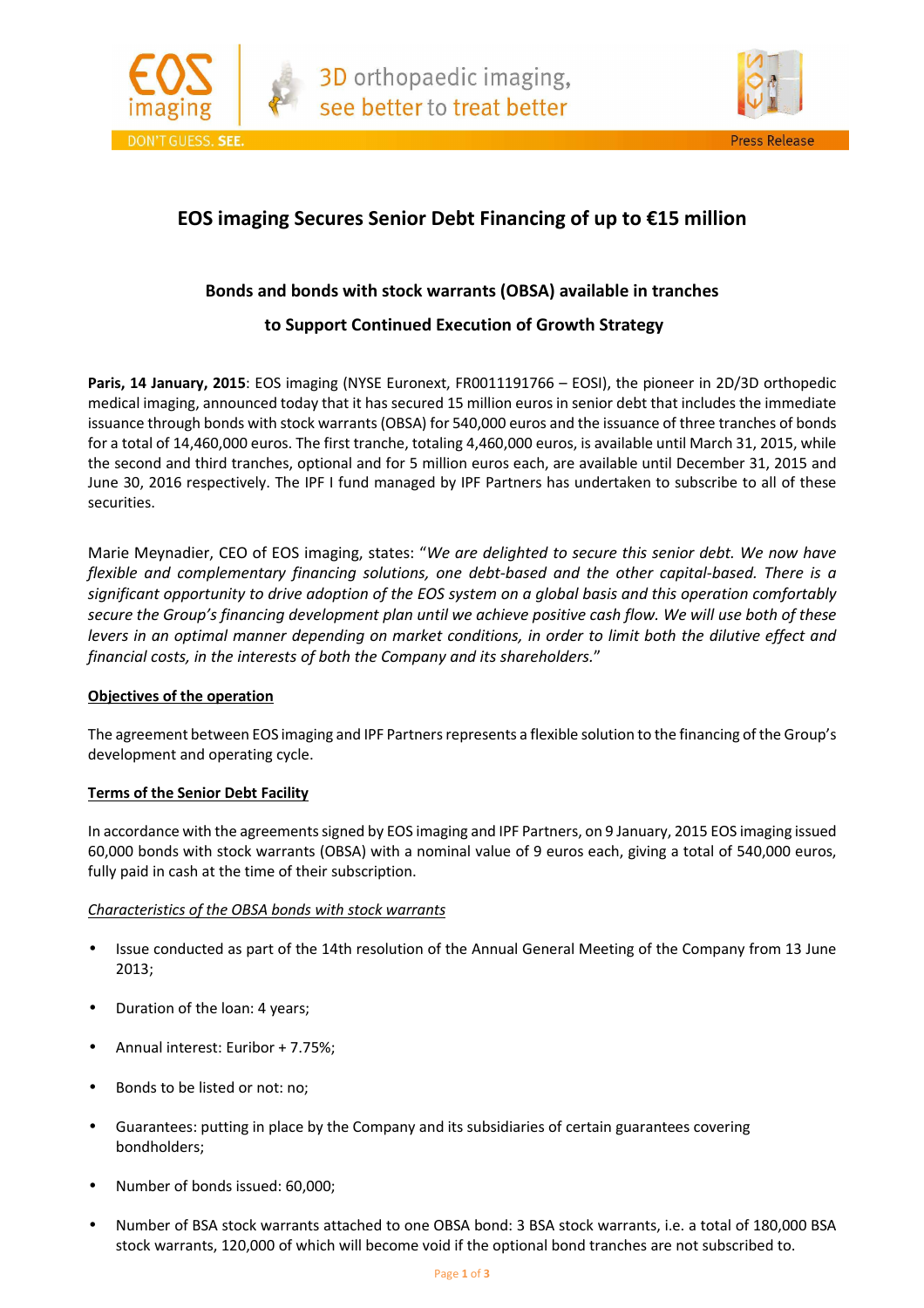



## *Characteristics of the bonds*

- Number of bonds issued: 14,460,000;
- Issue price: 1€;
- Duration of the loan: 4 years;
- Annual interest: Euribor +7.75%;
- Guarantees: putting in place by the Company and its subsidiaries of certain guarantees covering bondholders;
- Bonds to be listed or not: no.

#### *Characteristics of the BSA stocks warrants*

- Exercise parity of the BSA: one BSA gives the holder the right to subscribe to one of the Company's shares;
- Number of shares liable to be issued on the exercising of the BSA stock warrants: excluding changes in the Company's capital, 180,000 BSA stock warrants would give rise to the issuance of the same number of shares representing 0.83% of the Company's share capital;
- Exercise price of the BSA stock warrants:  $£4.71$
- Exercise period: the stock warrants may be exercised in whole or in part, one or more times within 7 years after their date of purchase. BSA optional tranches will become void if the bonds tranches are not subscribed.
- BSA to be listed or not: no.

#### **Regulatory note**

Readers are reminded that the offer that is the subject of this press release will not result in a prospectus submitted to the AMF French stock market authorities.

For further information about the Company or about EOS®, the first low-dose 2D/3D imaging system enabling a comprehensive examination of the body, please go to our website: www.eos-imaging.com

## **EOS imaging has been chosen to be included in the EnterNext© PEA-PME 150 index, which consists of 150 French companies listed on the Euronext and Alternext markets in Paris.**

**About EOS imaging:** EOS imaging designs, develops, and markets EOS® and associated solutions, an innovative medical imaging system based on technology that enabled George Charpak to win the Nobel Prize for Physics. The Company is authorized to market in 34 countries, including the United States (FDA), Japan and the European Union (EU). As of December 31, 2013 the Group posted 2013 consolidated revenue of €15.2 million and employed 106 people including an R&D team of 38 engineers. The Group is based in Paris and holds four subsidiaries in Besançon (France), Cambridge (Massachusetts), Montreal (Canada) and Frankfurt (Germany), and offices in Singapore.

**About IPF Partners:** IPF Partners is an investment platform founded by a team of 4 fund managers and health sector leaders. The IPF I fund, which was launched in October 2011 with 80 million euros of funding and which is aiming to obtain institutional investor commitments of 150 million euros, provides bespoke debt and other financing solutions to health sector companies that have reached the marketing stage in order to help them handle their ongoing and acquisition financing requirements. IPF I has already committed 36.5 million euros to various European health product companies.

#### **Next press release: 2014 Full-year sales on January 21, 2015 (after market)**